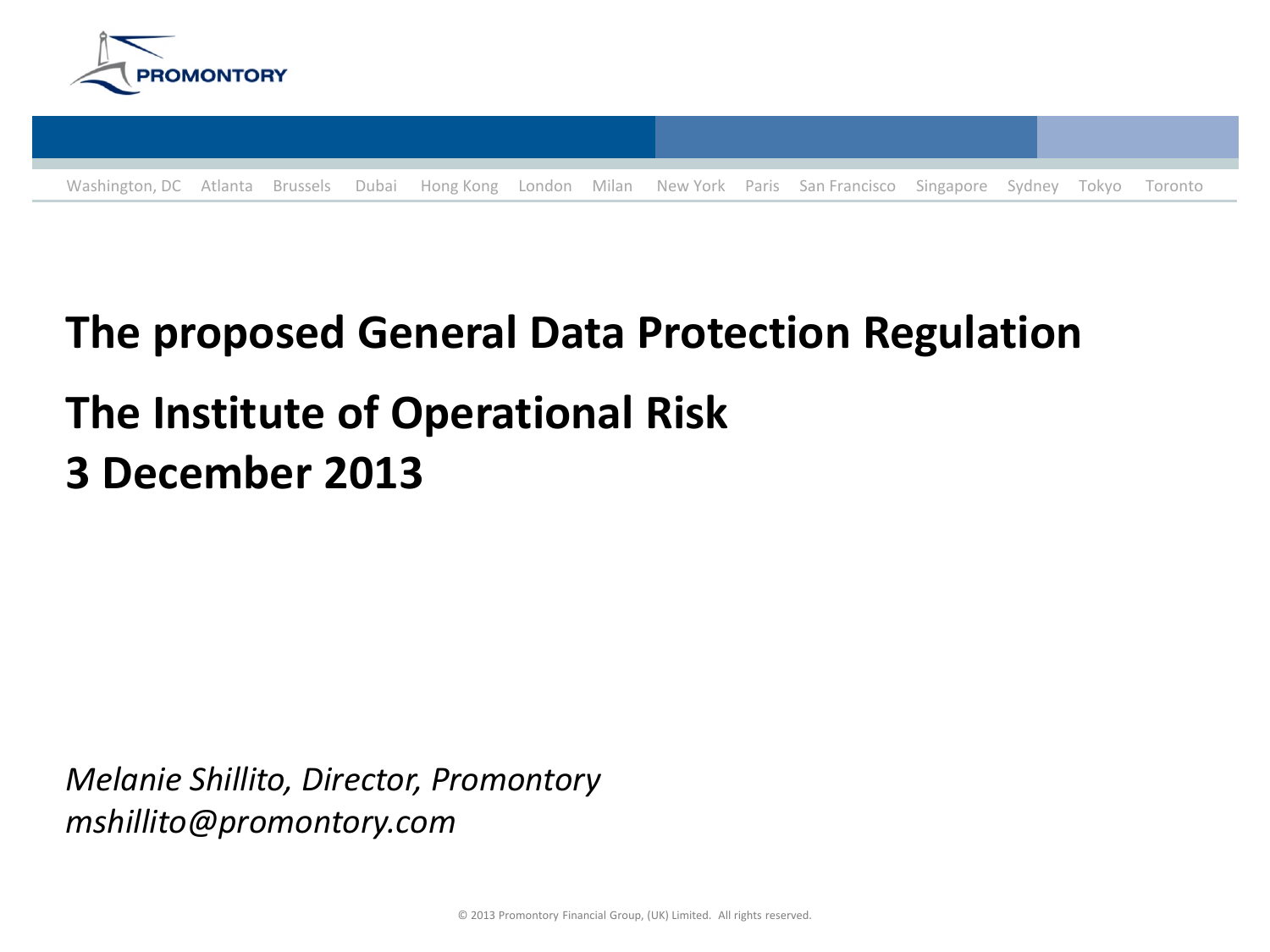# **Agenda**

**OMONTORY** 

- I. Background
- II. Progress/Next Steps
- III. The proposed General Data Protection Regulation (GDPR)
	- i. Territorial Scope
	- ii. New Definitions
	- iii. Principles and Processing Conditions
	- iv. Information Policies
	- v. Information to the Individual
	- vi. Individuals' Rights
	- vii. Data Controller/Processor Obligations
	- viii. Data Protection Officer
	- ix. Certification
	- x. Personal Data Transfers to Third Countries
	- xi. Sanctions

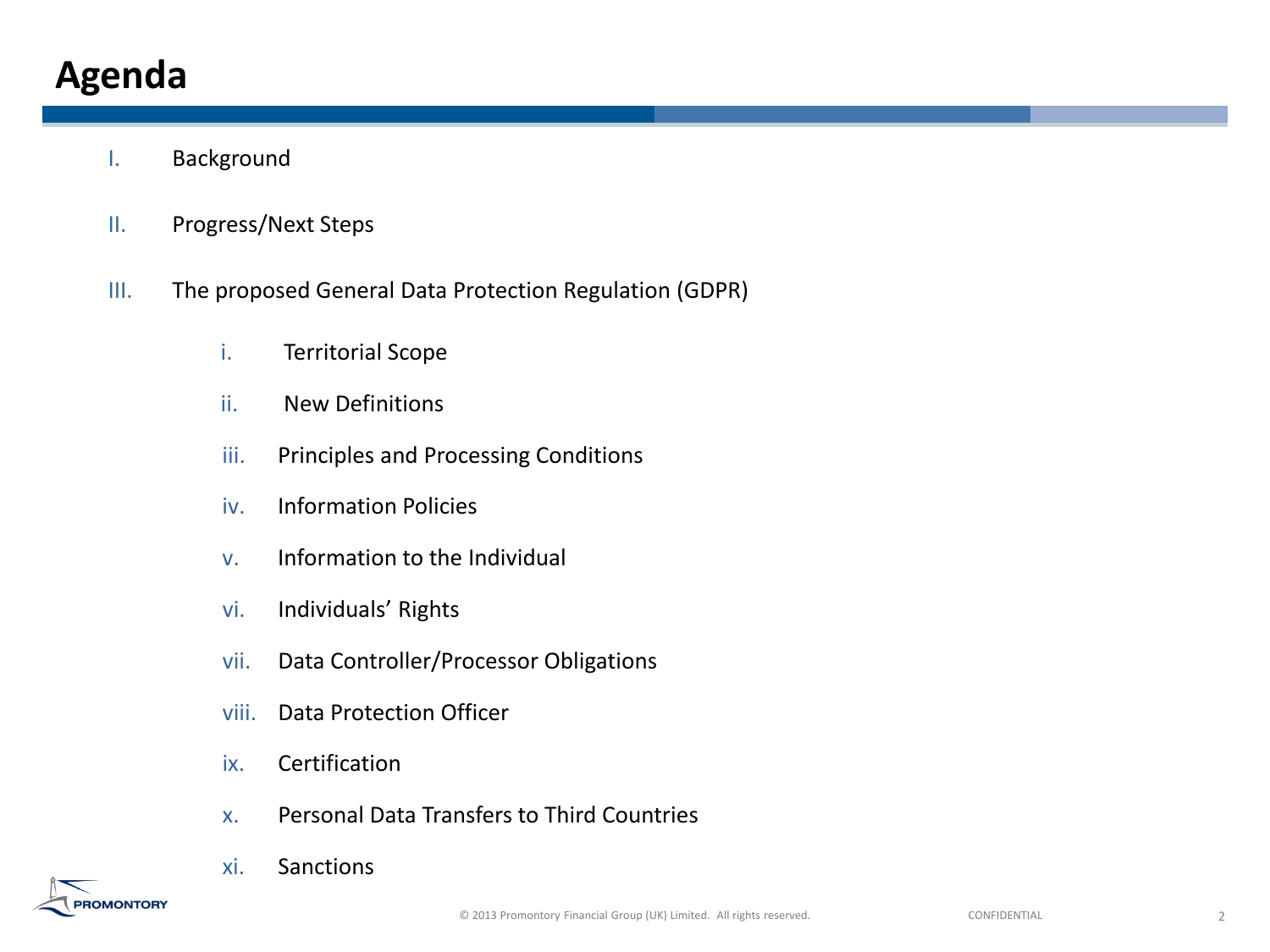## **Background**

- Current Data Protection legislation stems from EU Directive 95/46/EC
- Not all EU Member States implemented the Directive the same way
- The UK is seen as being pragmatic and business friendly, many other countries as requiring too much red tape
- The proposed General Data Protection Regulation was published in January 2012
- The Committee of the European Parliament responsible for reviewing the European Commission proposals is the Committee on Civil Liberties, Justice and Home Affairs ('LIBE')

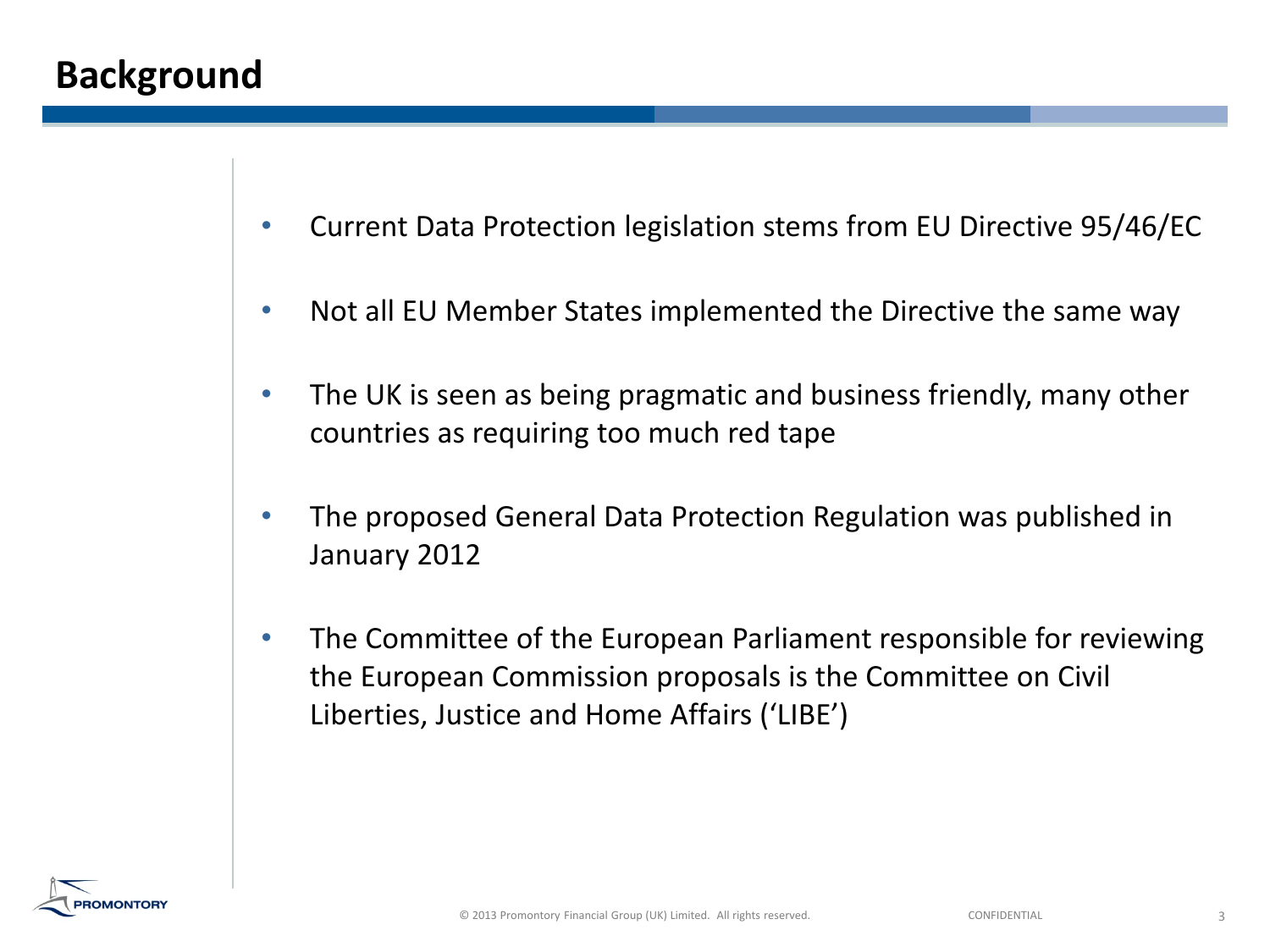# **Progress/Next steps**

- In January 2013 the Rapporteur presented his draft report to the **LIBE Committee** 
	- The report included detailed changes after consultation with various stakeholders
	- The changes would increase the burdens on organisations
- Other Committees and interested parties tabled in the region of 4,000 amendments
- Difficult for LIBE to consider and incorporate suggested amendments into revised text for vote by Parliament
- LIBE vote was postponed several times but finally took place on 21 October - their proposed compromise agreement was passed
- The Plenary Vote is set for 14 April
- May 2014 deadline may be too difficult to achieve  $-$  decision will be made this week

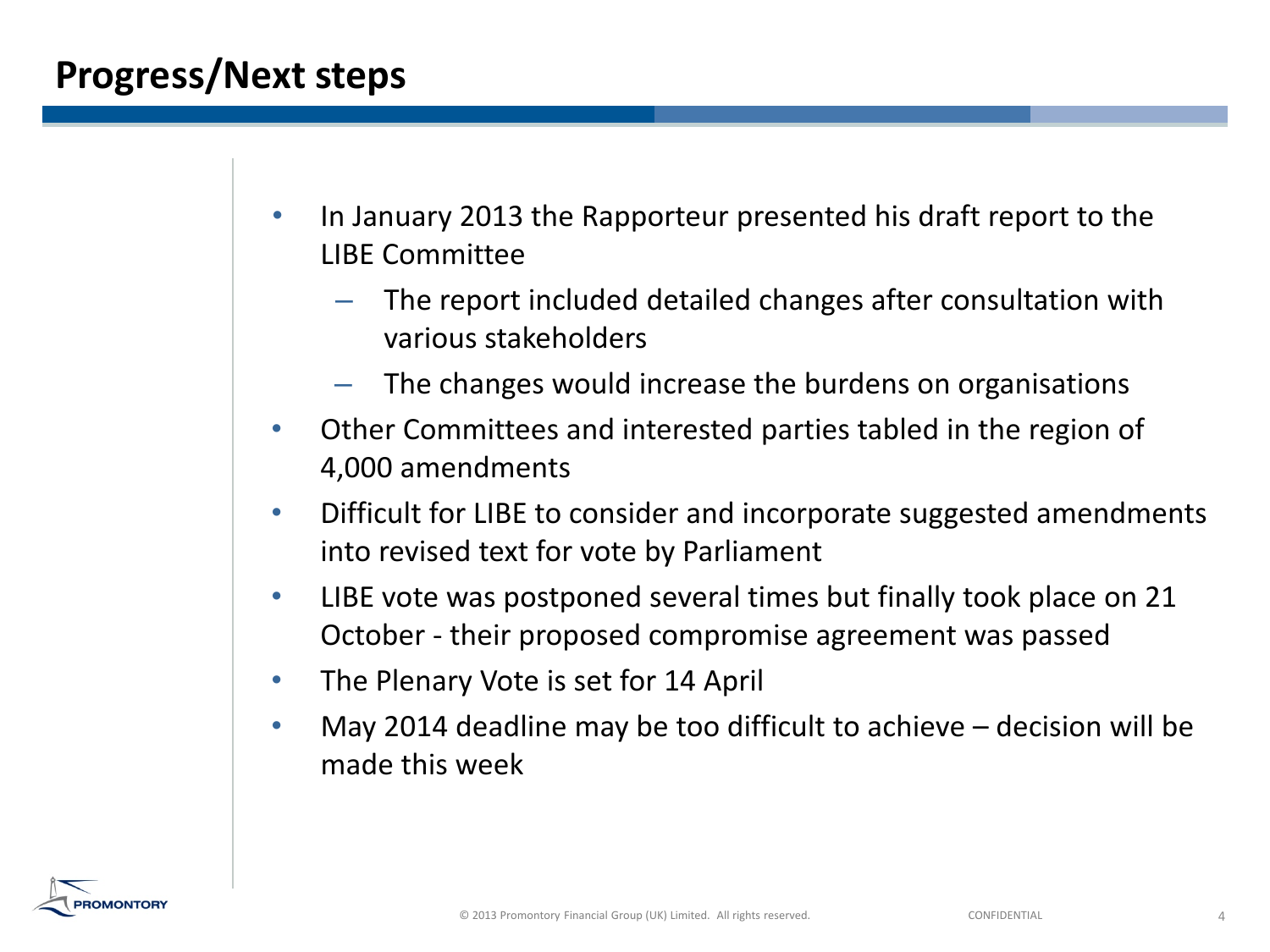Text in black = original Commission proposal

Text in red = proposal to remove under the Compromise Agreement

Text in blue" = proposal to include under the Compromise Agreement

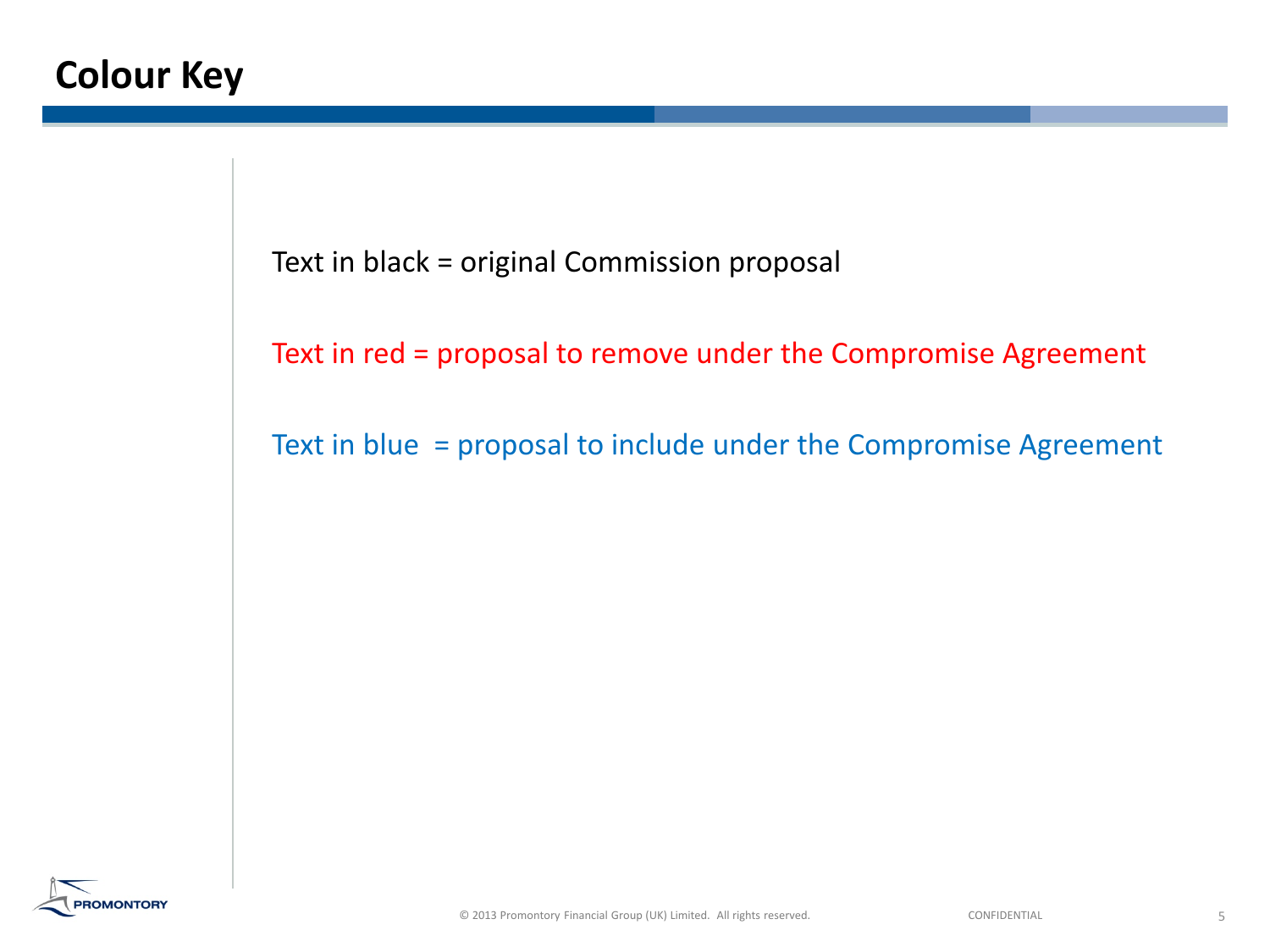# **Territorial Scope**

**OMONTORY** 

- The GDPR applies to the processing of personal data in the context of the activities of an establishment of a controller or a processor in the EU.
- The GDPR applies to processing of personal data relating to individuals residing in the EU by controllers established outside of the EU where activities relate to:
	- The offering of goods and services; or
	- The monitoring of individuals their behaviour
- If the controller is established outside of the EU, and the above provision applies, a representative in the EU must be appointed unless:
	- The controller is established in an EU 'approved country'
	- Goods and services are offered only occasionally
	- The enterprise employs less than 25 people
	- The controller is a public authority or body

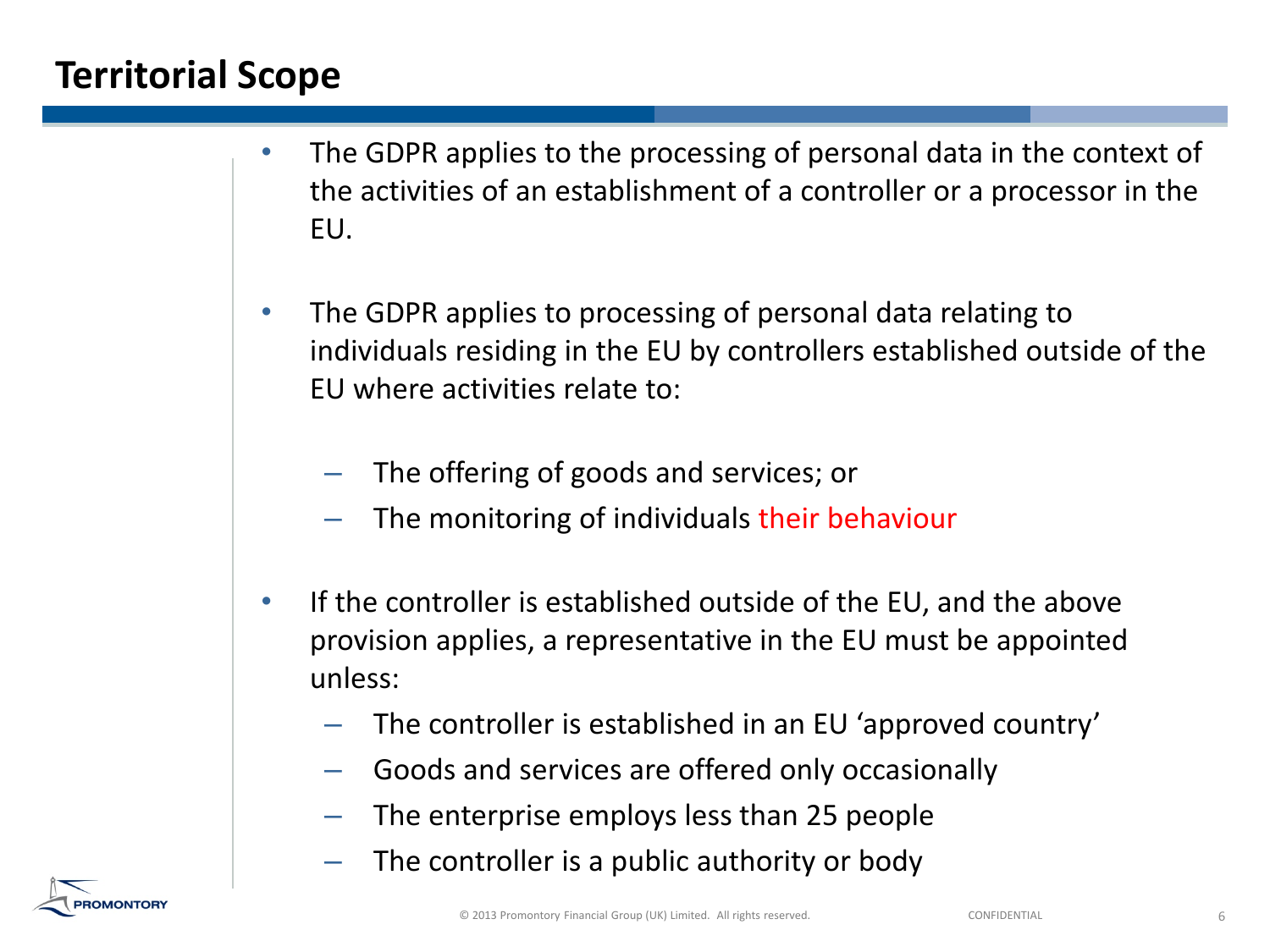# **New Definitions**

- Pseudonymous data
- Encrypted data
- Profiling
- Personal Data Breach
- Genetic Data
- Biometric Data
- Data Concerning Health
- Main Establishment
- Representative
- Enterprise
- Group of Undertakings
- Binding Corporate Rules
- Child

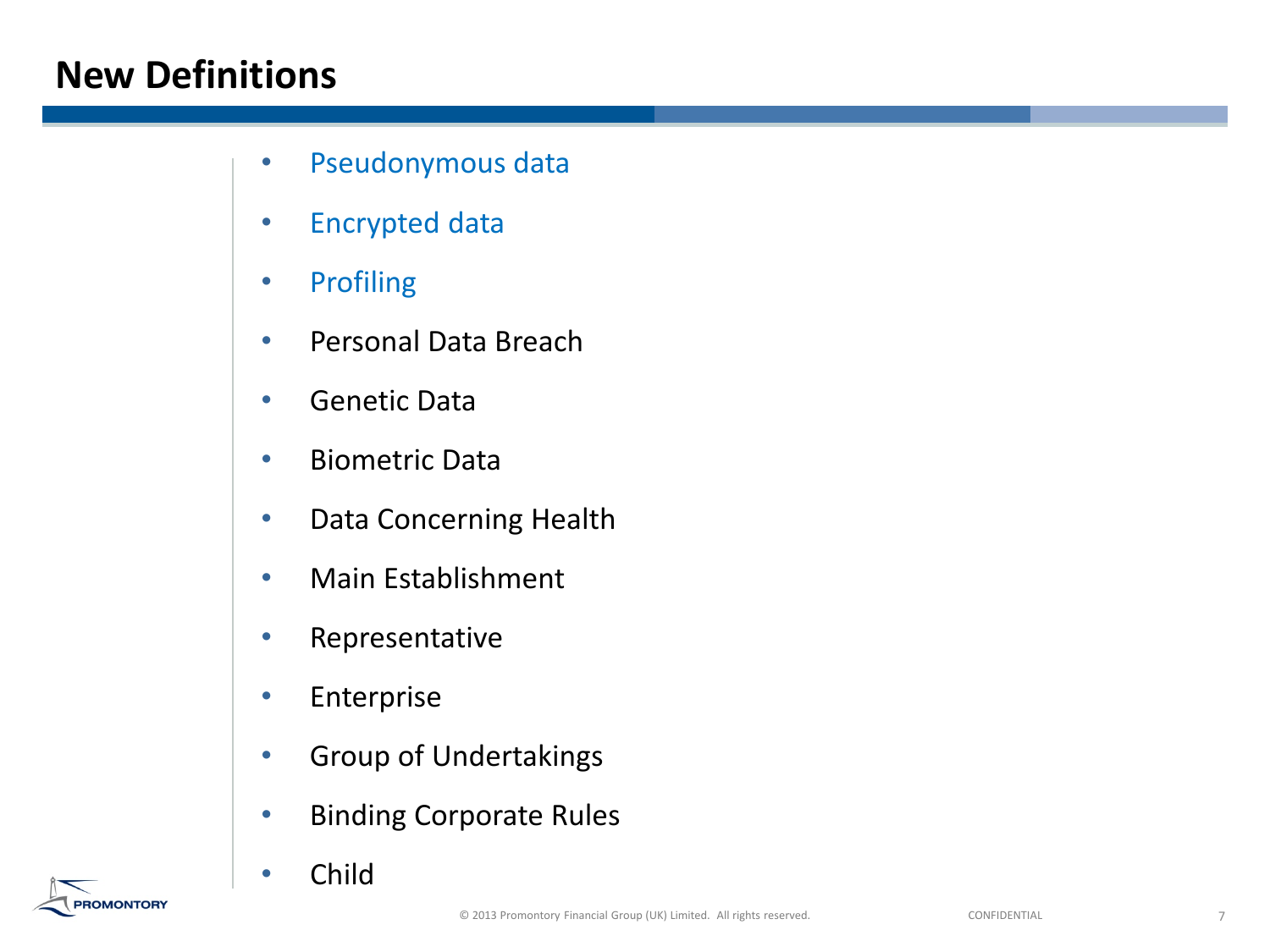## **Principles & Processing Conditions**

- The Principles now include specific reference to:
	- $-$  Being transparent
	- $-$  Limiting personal data to the minimum necessary
	- $-$  The responsibility and liability of the data controller
- Processing conditions
	- Legitimate Interests condition is narrowed
	- Legitimate interests cannot be relied upon for secondary purposes
	- There are specific conditions to be met if relying on consent
		- Explicit
		- Burden of proof on the Data Controller
		- Cannot be used if there is a significant imbalance between the individual and data controller Purpose limited
	- The exemptions to the prohibition on processing special categories of personal data now include
		- The establishment, exercise or defence of legal claims
		- Specific provisions relating to administrative sanctions, judgments, criminal convictions or related security measures

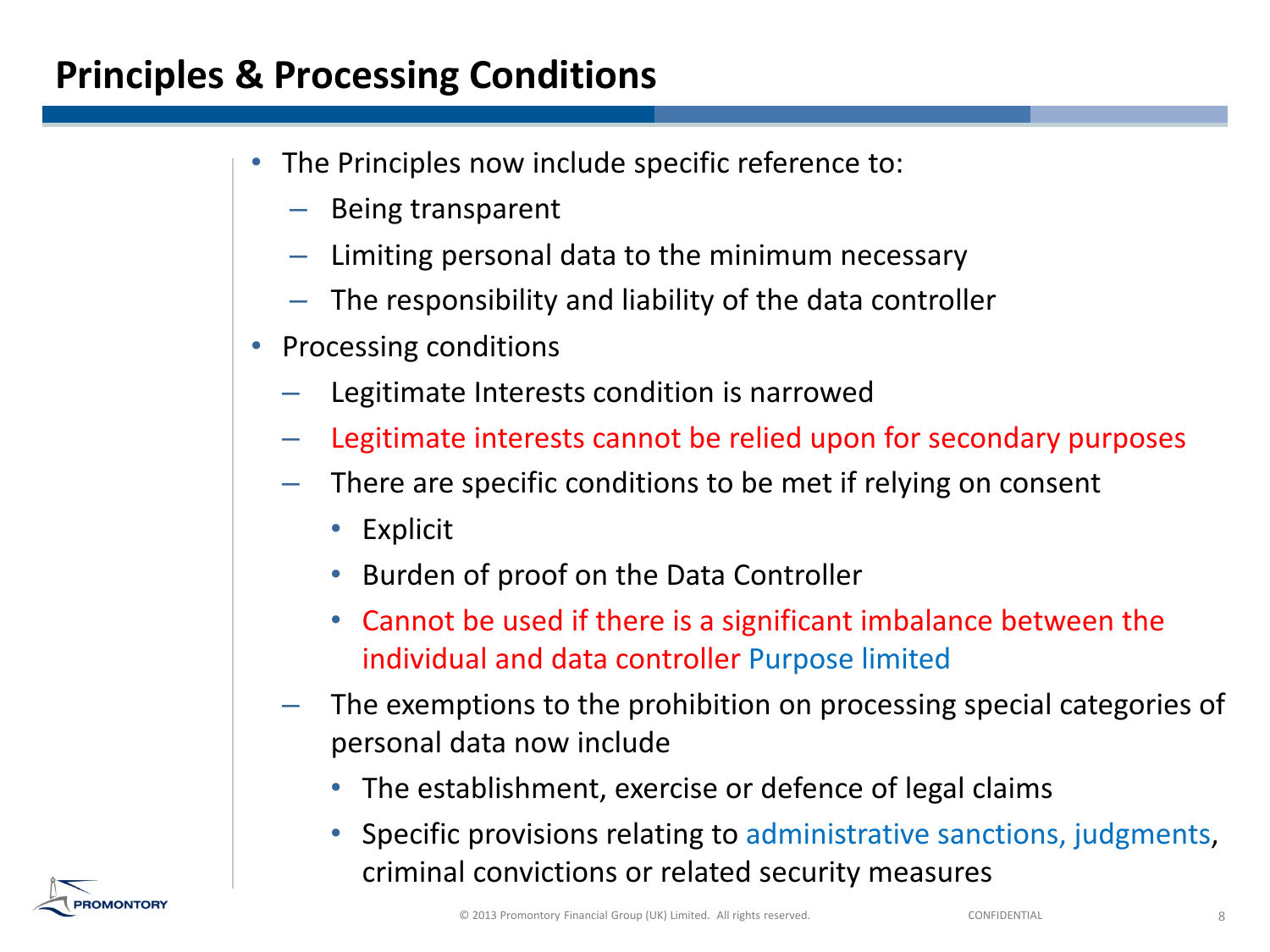## **Information\$Policies**

#### New symbols to be used at the point of collection



COMPLIANCE WITH ROWS 1-3 IS REQUIRED BY EU LAW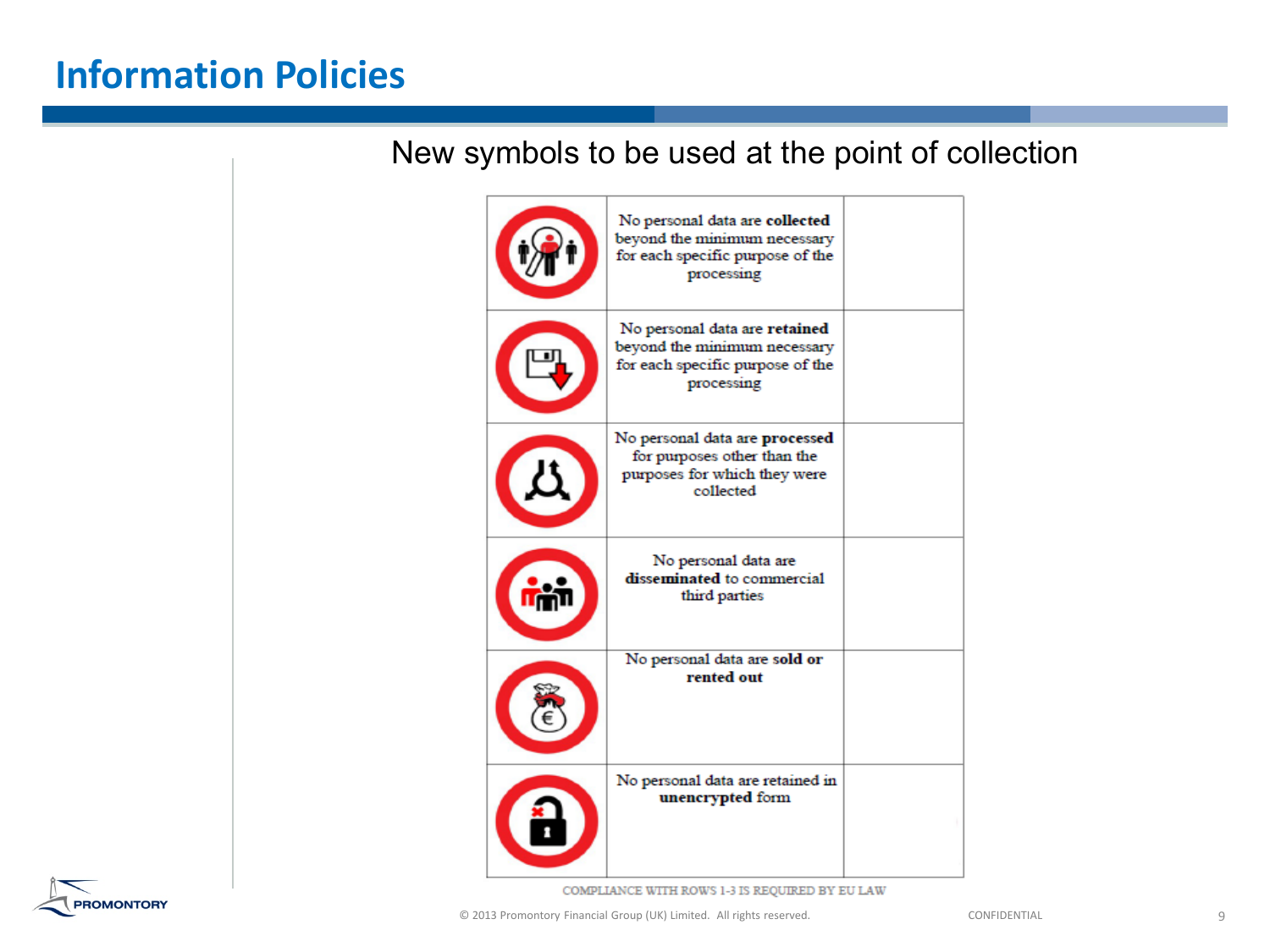#### **Information to the Individual**

- To be provided after the information policy has been provided:
	- Detail the contract terms and legitimate interests if applicable
	- Retention period
	- $-$  Right to lodge a complaint and the contact details of the supervisory authority
	- **Recipients**
	- Intended transfers
	- **Profiling**
	- **Logic**
	- $-$  Public authority disclosures

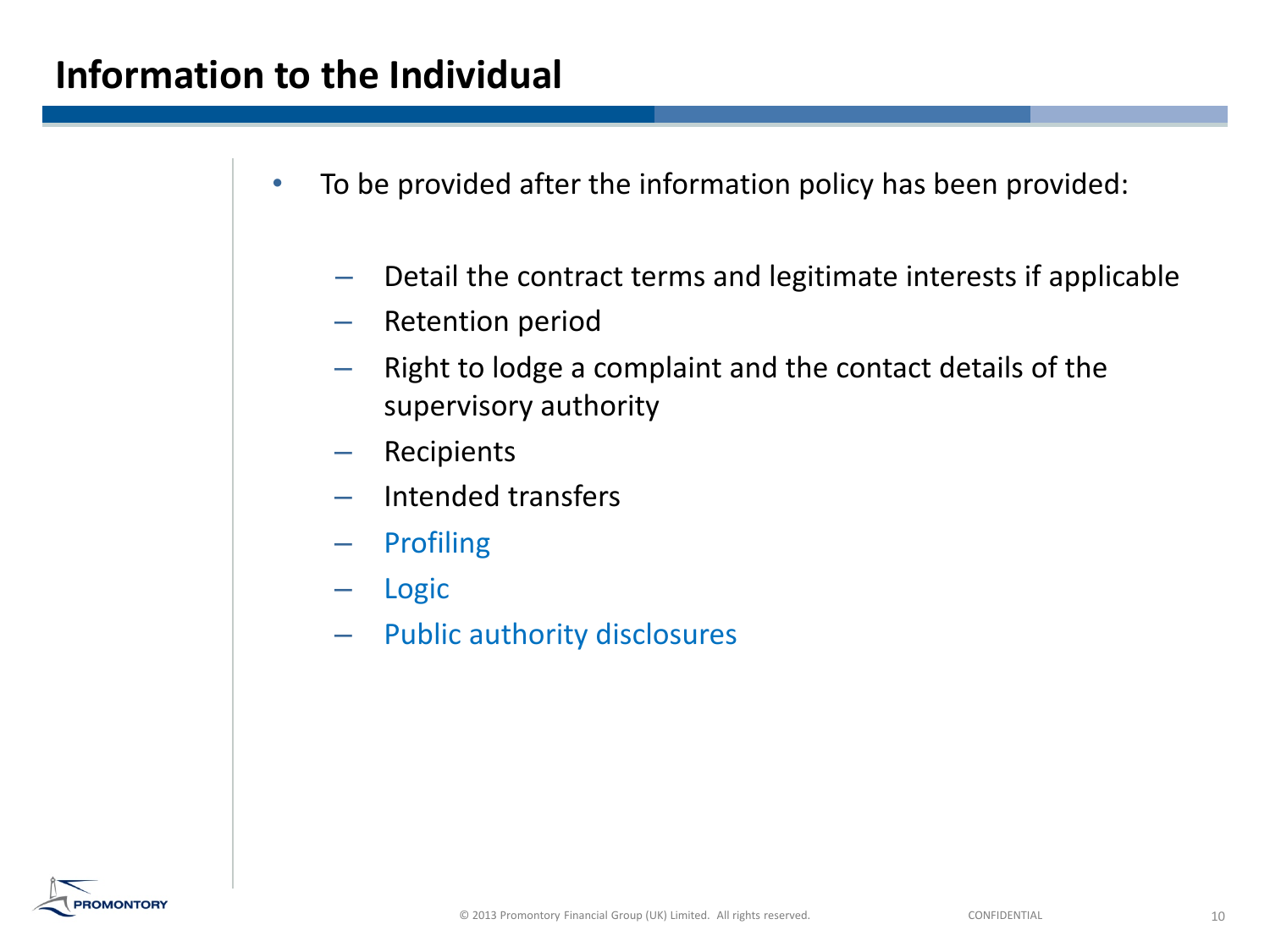# **Individuals' Rights**

- **Right of Access** 
	- One month 40 calendar days
	- Free of charge
	- Where possible, provide via remote access to a secure system
	- Electronic requests
- Right to be Forgotten erasure
	- $-$  Not an absolute right
- **Data Portability** 
	- $-$  Structured and commonly used format
- **Profiling** 
	- **Restrictions**
- **Rights to object** 
	- Must be told clearly

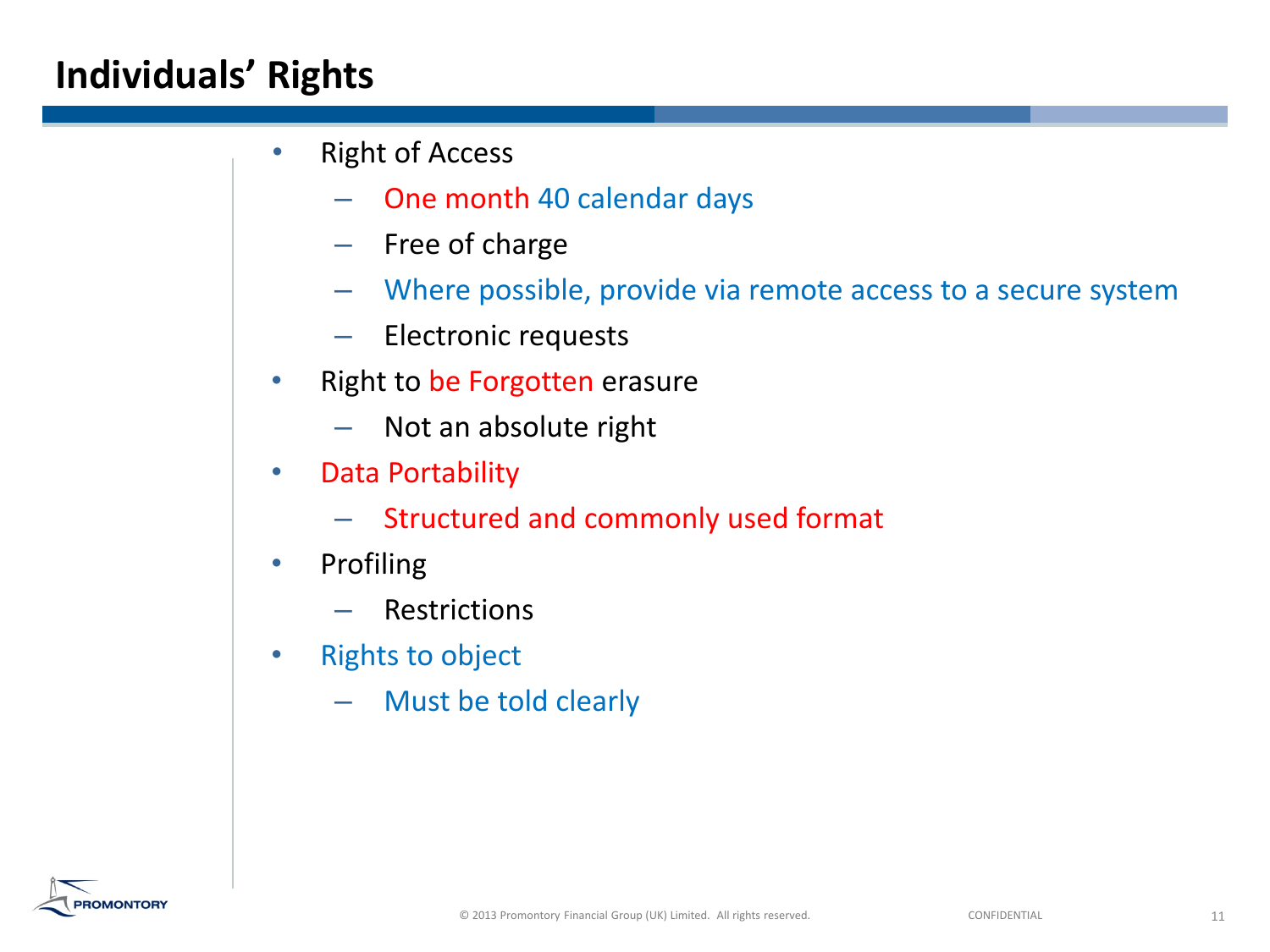## **Data Controller/Processor Obligations**

- Data Protection by Design
- **Risk Analysis**
- Joint Controllers/Processors
	- $-$  Specific recognition
- Specific security obligations

(a) the ability to ensure that the integrity of the personal data is validated; (b) the ability to ensure the ongoing confidentiality, integrity, availability and resilience of systems and services processing personal data;

- (c) the ability to restore the availability and access to data in a timely manner in the event of a physical or technical incident that impacts the availability, integrity and confidentiality of information systems and services;
- (d) in the case of sensitive personal data processing …additional security measures to ensure situational awareness of risks and the ability to take preventive, corrective and mitigating action in near real time against. vulnerabilities or incidents detected that could pose a risk to the data;
- (e)a process for regularly testing, assessing and evaluating the effectiveness of security policies, procedures and plans put in place to ensure ongoing effectiveness.

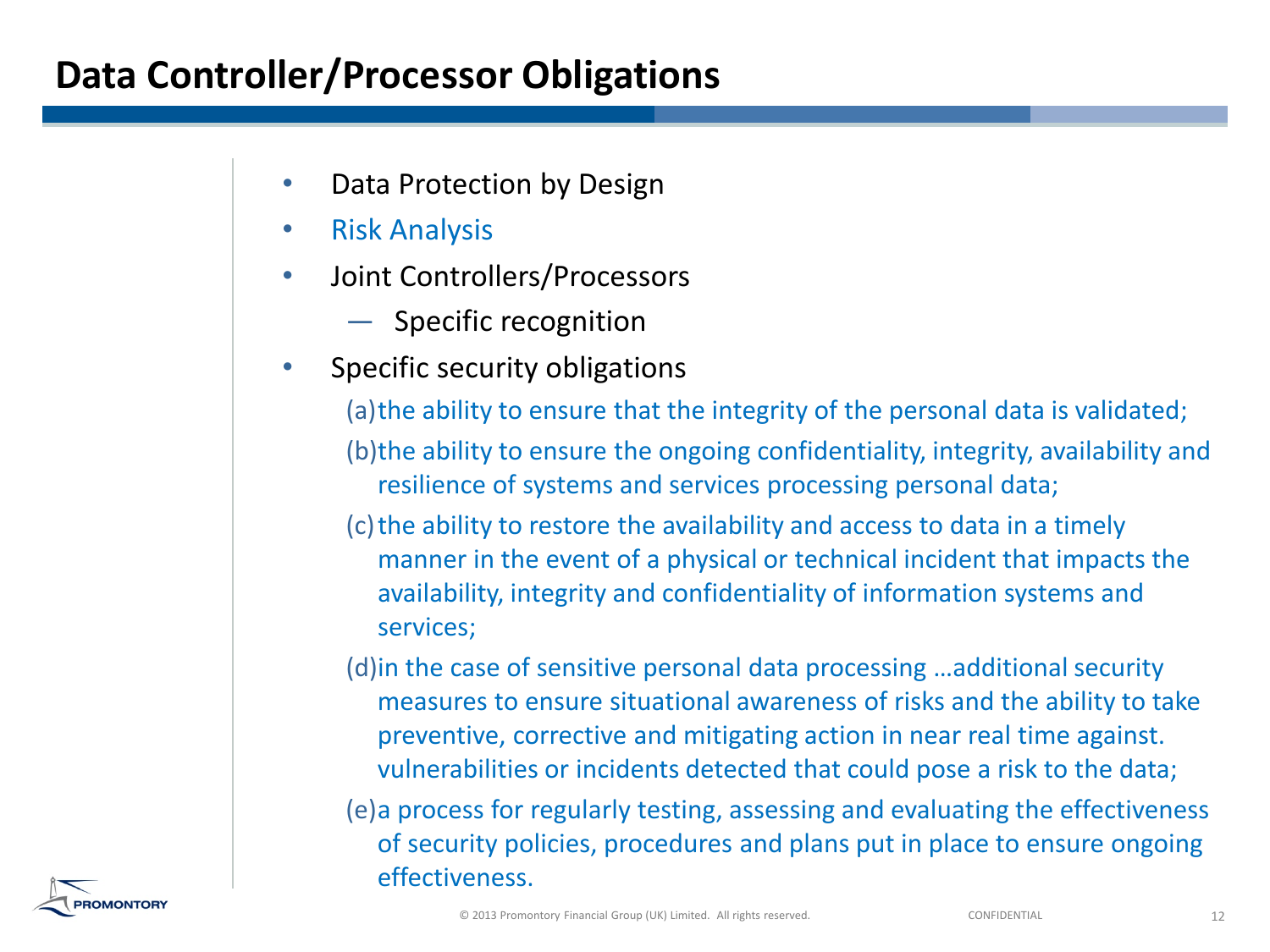- Personal Data Security Breach Notification
	- $-$  Without undue delay and where feasible, not later than 24 hours, notify the Data Protection Authority
	- $-$  A data processor must inform the data controller immediately without undue delay a personal data security breach is discovered
	- Document
	- Where the breach is likely to adversely affect an individual the individual must be notified without undue delay.
- Impact Assessment Lifecycle Data Protection Management
	- If there is a specific risk, conduct a data protection impact assessment
	- Examples of areas of risk are detailed in the GDPR
- Prior Authorisation and Consultation
	- $-$  Needed in limited circumstances

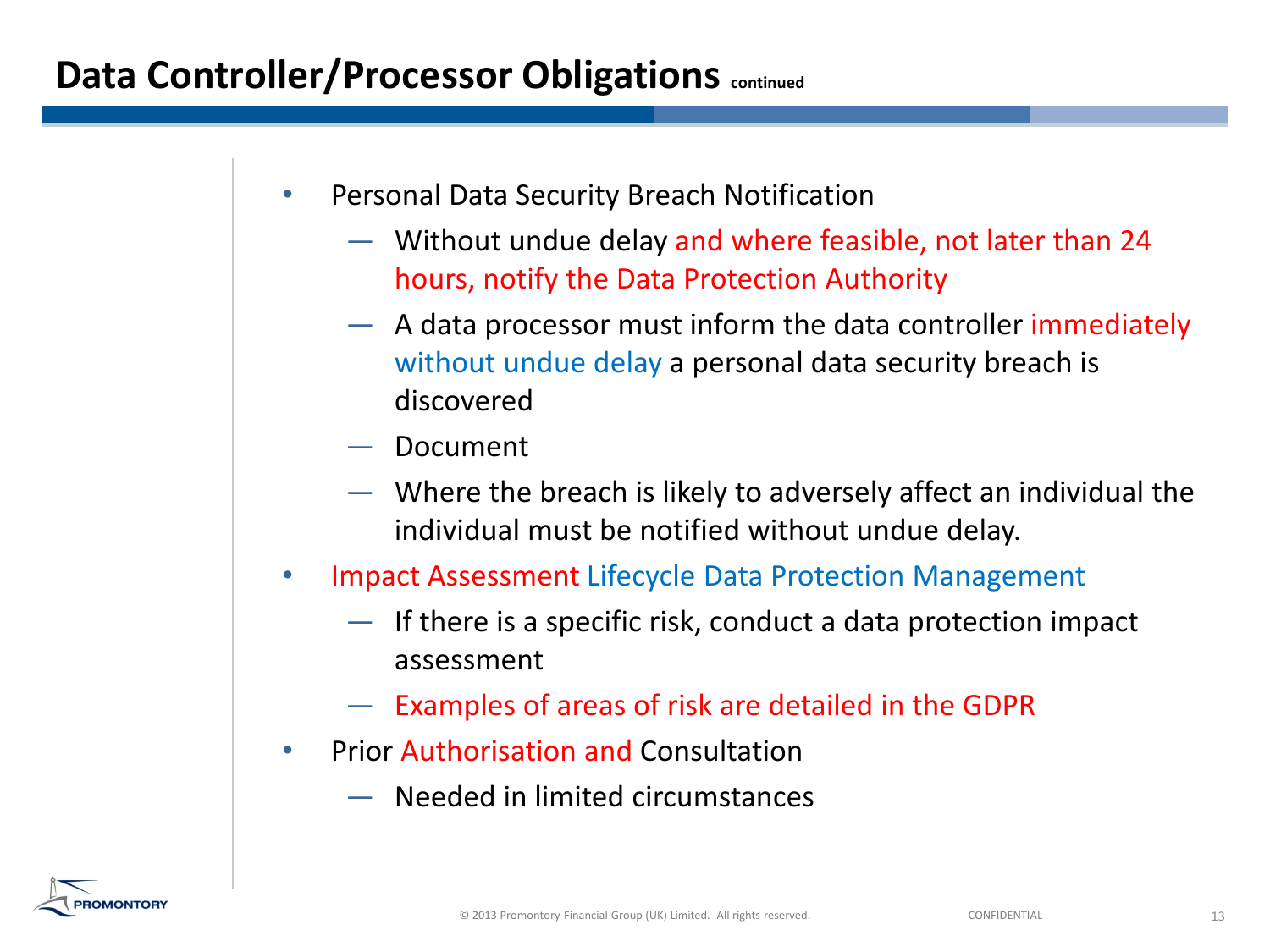## **Data Protection Officer**

- A Data Protection Officer (DPO) must be appointed (Data Controller or Processor)
	- By a public authority or body
	- By an enterprise employing 250 or more processing personal data on"5000"or"more"individuals
	- Where core activities require regular and systematic monitoring of individuals.
	- Core activities relate to processing sensitive personal data, location data or data on employees in large scale filing systems
- The DPO must be appointed on the basis of professional qualities and expert knowledge of data protection law and practices and ability
- There must be no conflict of interest in the DPOs duties
- The DPO may be an external appointment
- The appointment must be for a minimum of two (external appointment) or four (employee) years

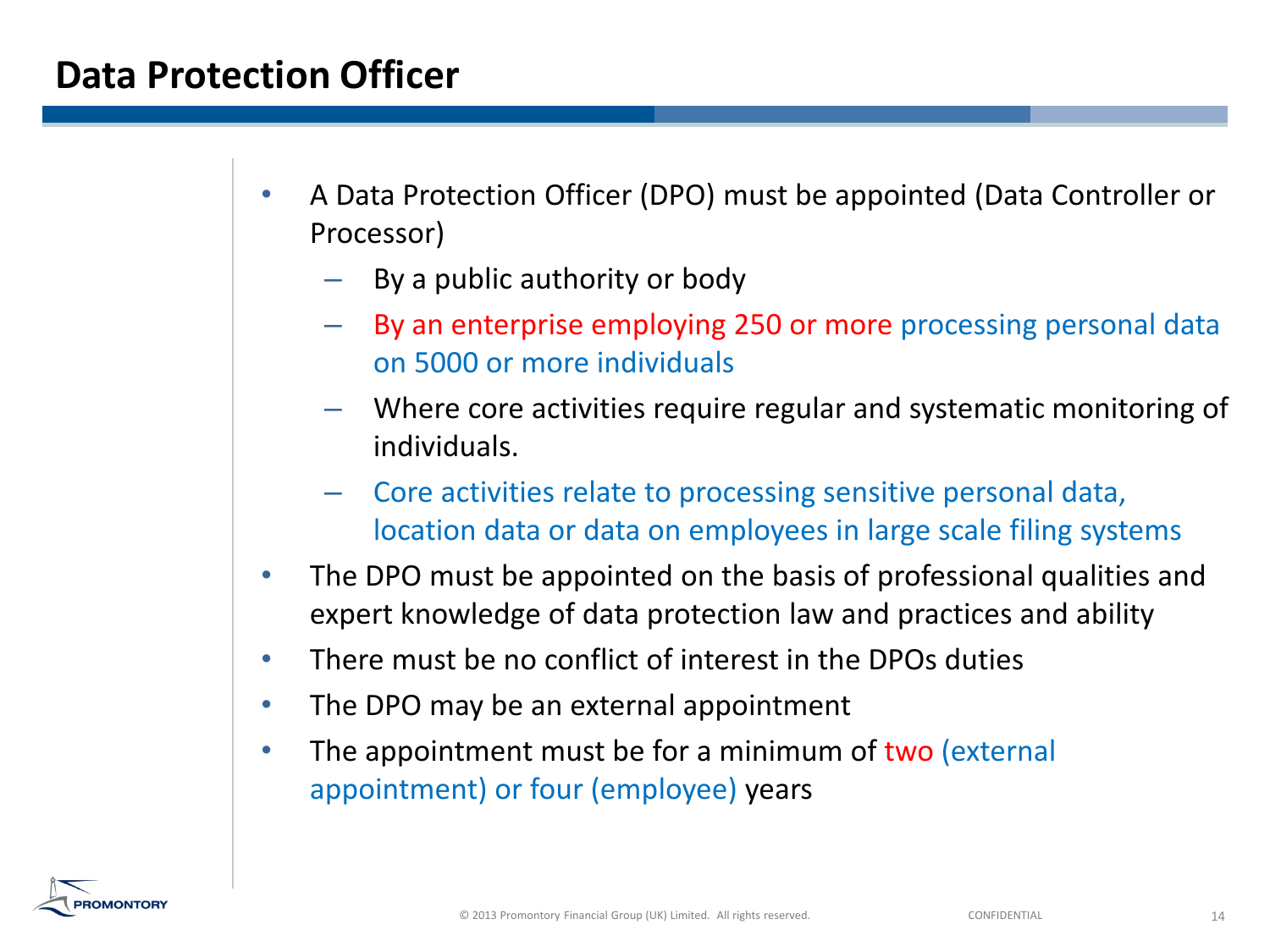- The DPO can only be dismissed if he/she no longer fulfills the conditions required for performance of duties
- The name of the DPO must be provided to the DPA and the public
- Individuals have the right to contact the DPO
- The DPO must have independence and be supported through the provision of staff, premises, equipment, etc., and to maintain his or her professional knowledge.
- The DPO shall report to a designated executive management member.
- Advisory and compliance monitoring role.

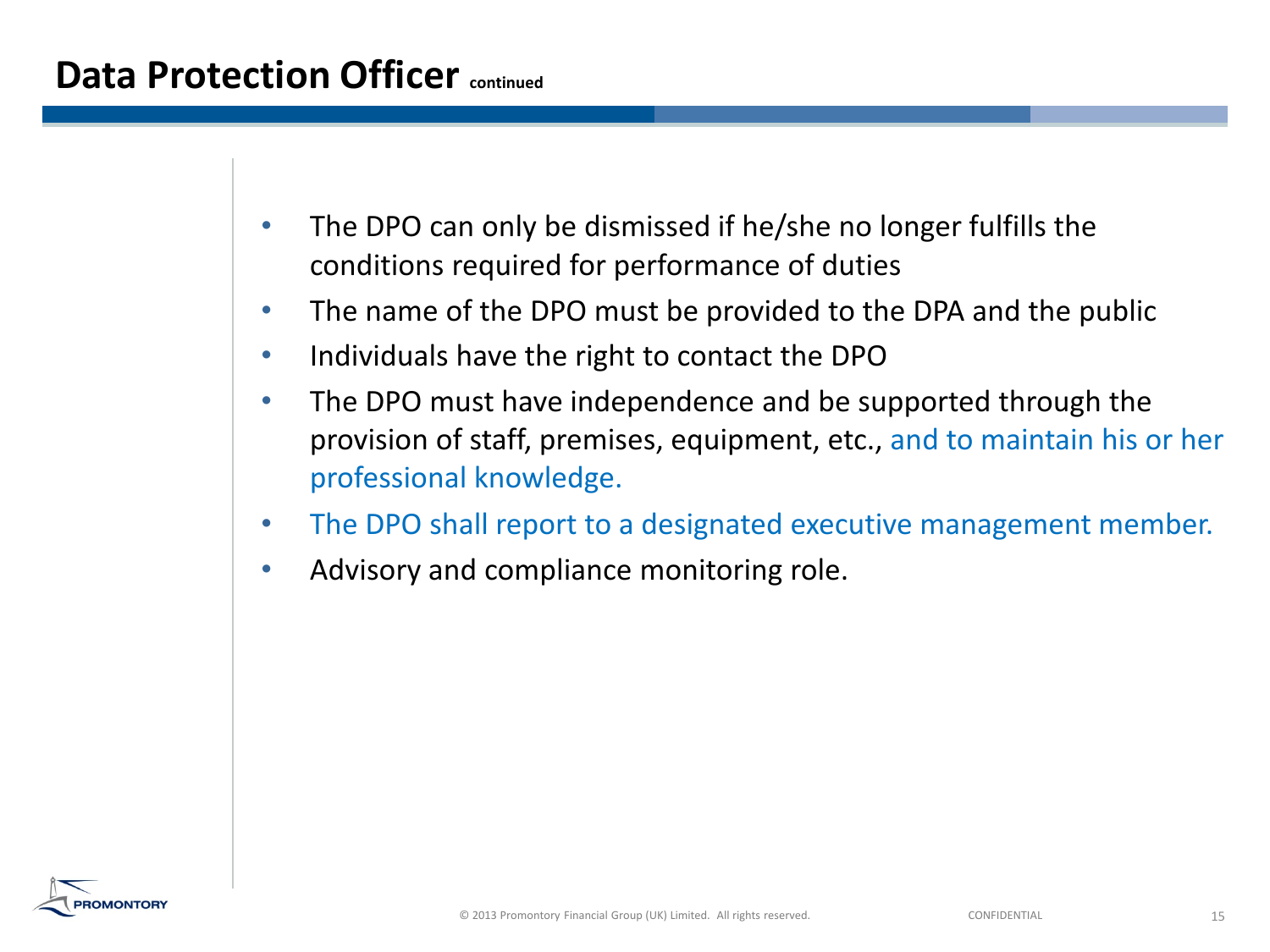# **Certification**

#### **Certification**

- "European Data Protection Seal"
- Voluntary, affordable, harmonised
- Third parties may be accredited to do the assessment

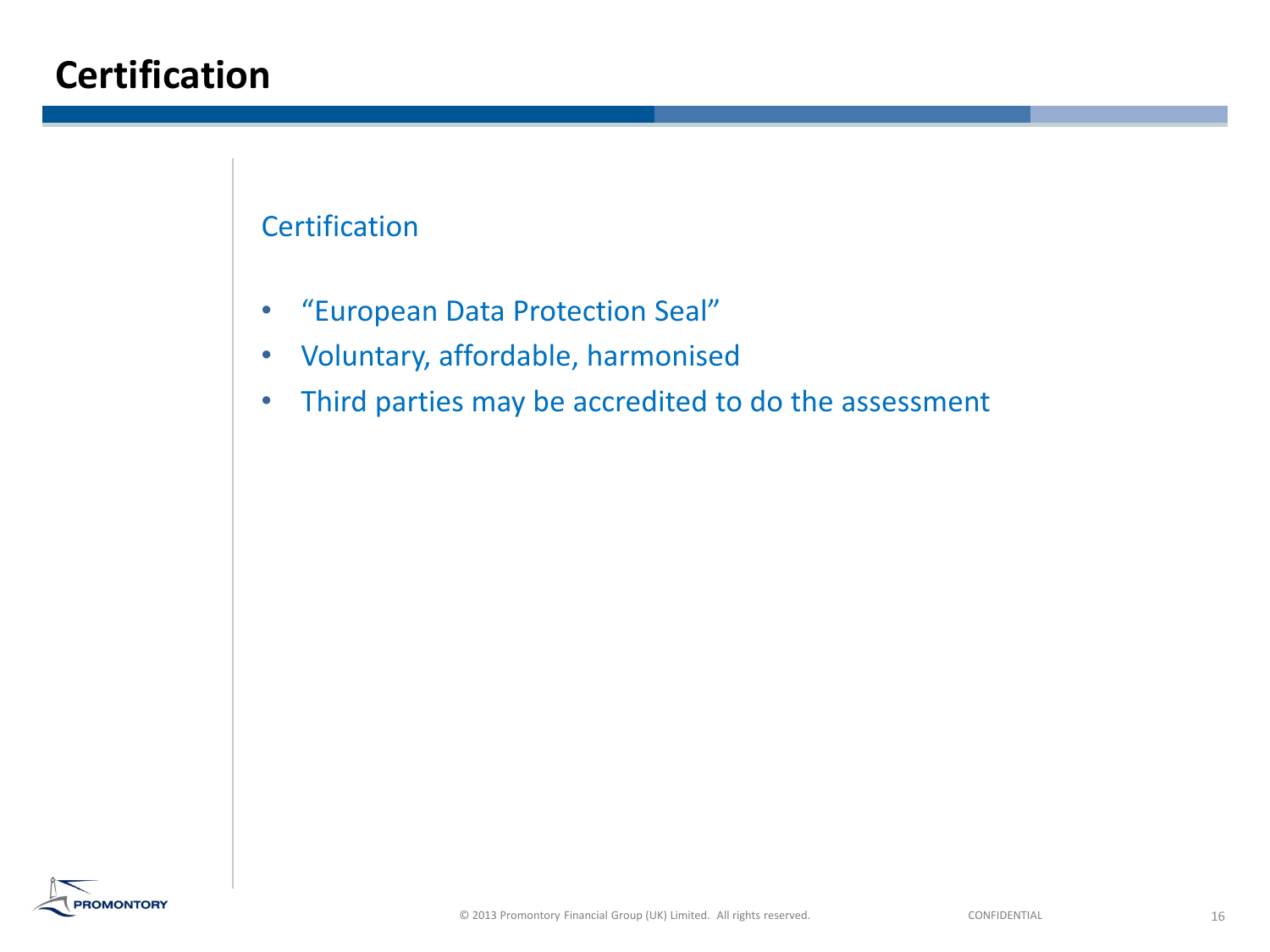# **Personal Data Transfers to Third Countries**

- Personal data transfers to third countries or international organisations are allowed:
	- Where there has been an adequacy decision for the country/territory, processing sector or international organisation
	- Where appropriate safeguards are in place:
		- Binding Corporate Rules (can now include external subcontractors)
		- EU Commission approved clauses (i.e. model clauses)
		- Standard DPA approved clauses in accordance with the consistency"mechanism
		- Bespoke clauses authorised by a DPA (prior to processing)
- **Derogations now include:** 
	- Legitimate interests of controller or processor as long as the transfers are not frequent or massive, and appropriate safeguards are in place
- Transfers or disclosures not authorised by Union law
	- Third country judgments/decisions not recognised

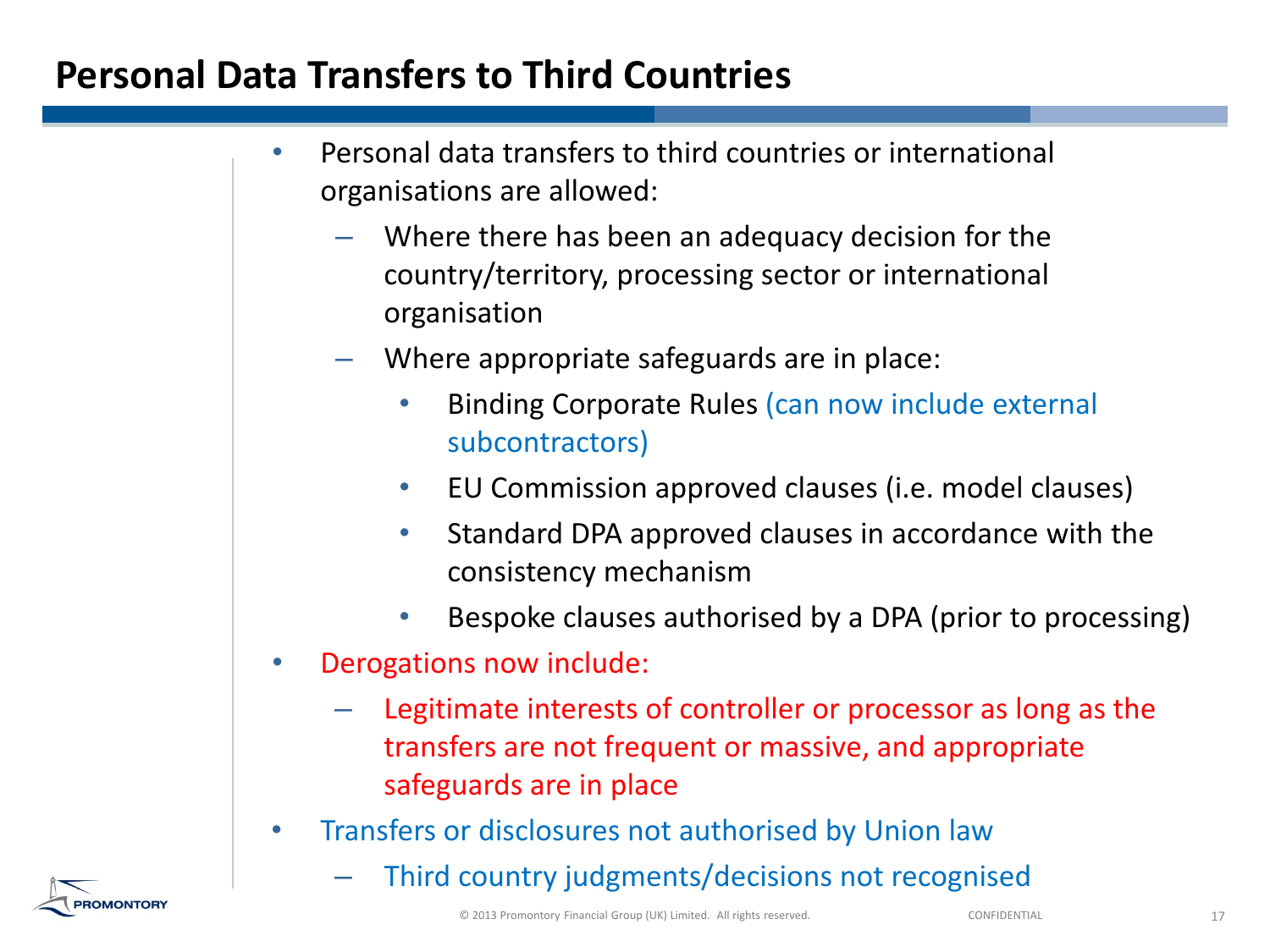# **Sanctions**

Administrative sanctions:

- Three levels of fine
	- Up to 250,000 EUR or, if an enterprise, up to 0.5% of the annual worldwide turnover
		- For not properly responding to individuals requests
		- For charging a fee for a subject access request
	- Up to  $500,000$  EUR or, if an enterprise, up to 1% of the annual worldwide turnover
		- For not providing the requisite information to individuals
		- For not complying with the rights of individuals
	- Up to 1,000,000 EUR or, if an enterprise, up to 2% of the annual worldwide turnover.
		- For processing without legal basis
		- For not adopting internal policies or implementing appropriate measures for demonstrating compliance
		- For not appointing a DPO
		- For not notifying a personal data breach

#### (Please note the examples given are not exhaustive.)

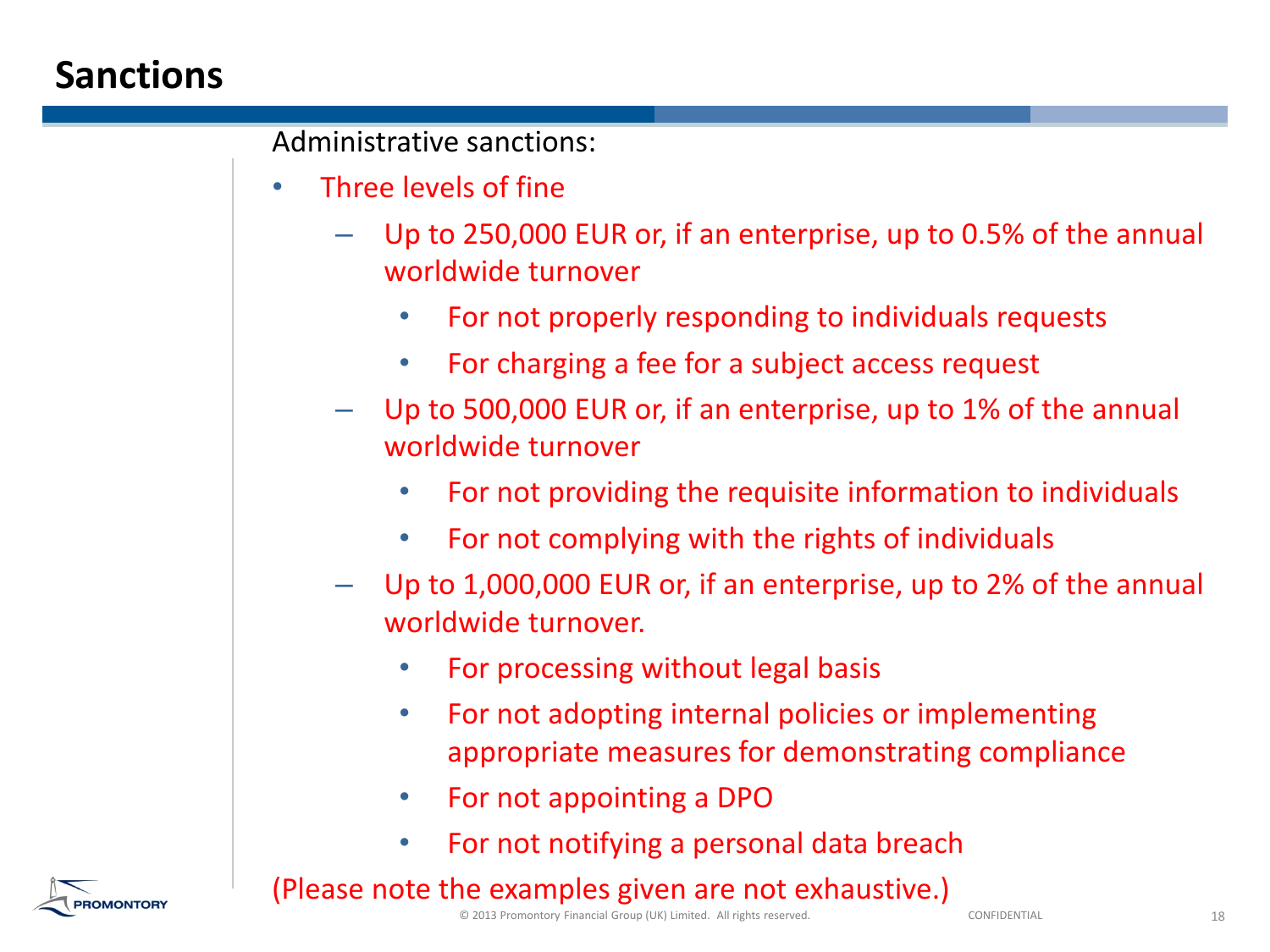#### **Sanctions**

Sanctions:

- a) A warning in writing in cases of first and non-intentional noncompliance;
- b) Regular periodic data protection audits
- c) A fine up to  $100,000,000$  EUR or up to 5% of the annual worldwide turnover, whichever is greater.